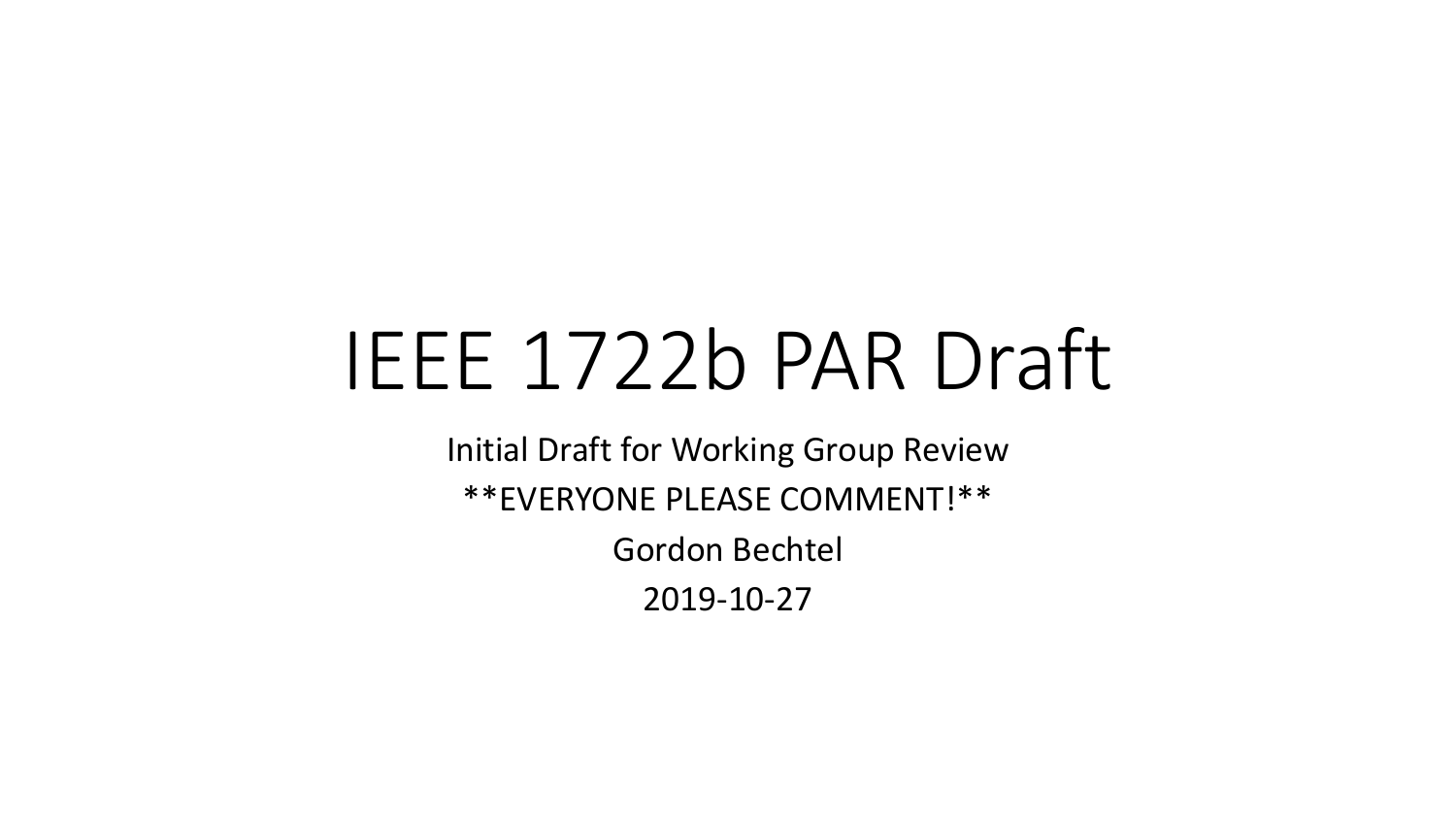### IEEE 1722b – [Possible Work Items –](http://grouper.ieee.org/groups/1722/contributions/2017%20/Butterworth_AVTP_HVEC.pdf) a

#### • Add support for:

- MIPI CSI2/DSI2 (video)
	- Gordon Bechtel, Bechtech; Roy Myers, Ethernovia; Don Pannell,
	- http://grouper.ieee.org/groups/1722/1/contributions/2018/172<br>2018-12-04.pdf
- Temporally Redundant Audio over WiFi
	- Ashley Butterworth, Apple
		- http://grouper.ieee.org/groups/1722/contributions/2017 /Butterv
- H.265 (video)
	- Frank Baehren, Intel; Kieran Tyrrell, Sienda; & Ashley Butterwort
		- http://grouper.ieee.org/groups/1722/contributions/2017 /Butterv
	- AV1 *Consensus is to include AV1 in the PAR and then investigate include it in the standard.*
- Improve Clock Reference Stream Format
	- Frank Baehren, Intel
	- http://grouper.ieee.org/groups/1722/contributions/2019/1722l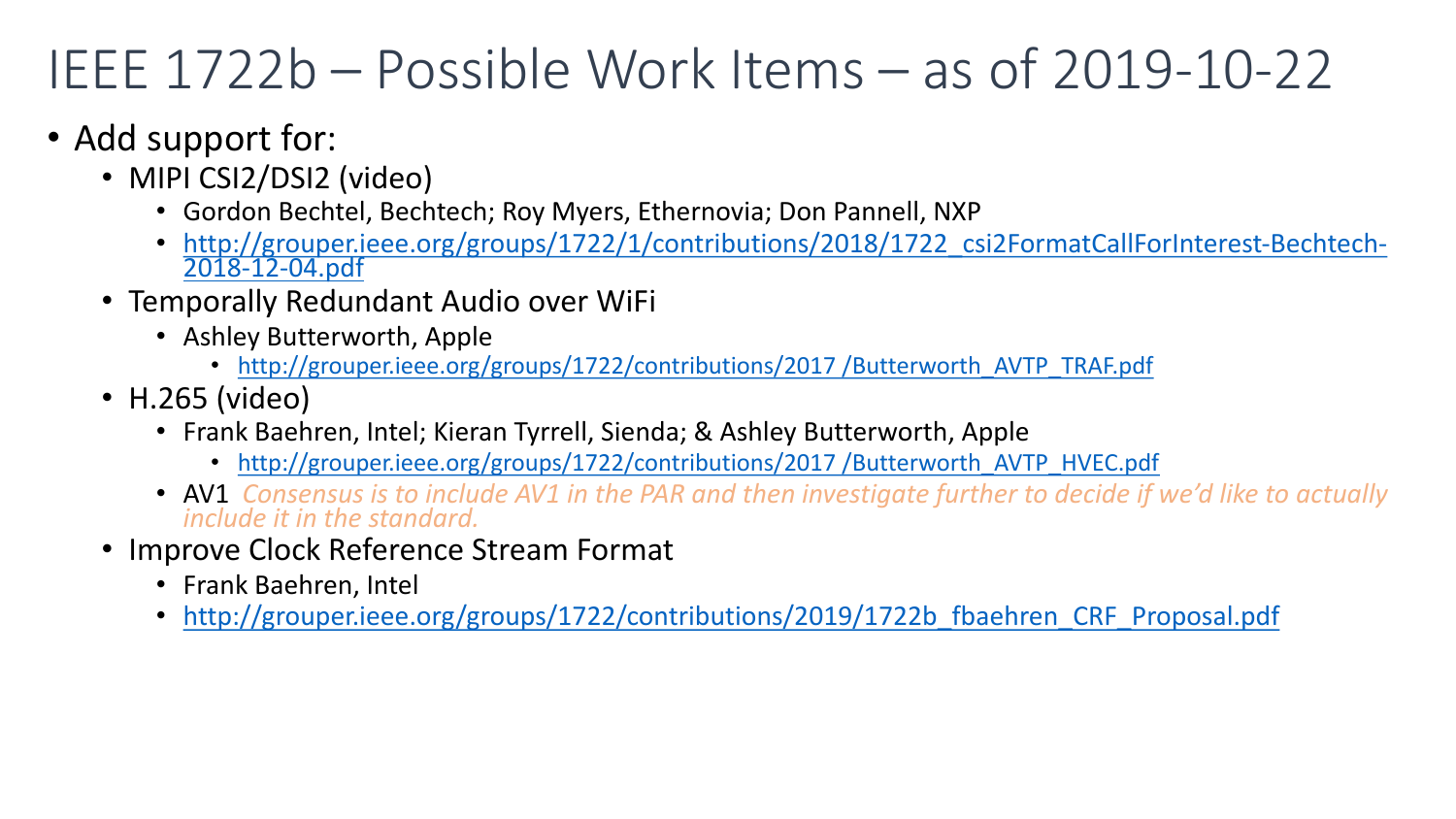### IEEE 1722b – Possible Work Items –

- Add support for:
	- Header improvements:
		- gPTP GM Identity and Expansion of avtp\_timestamp to a full 64-bits of nanoseconds
			- Ashley Butterworth, Apple
			- http://grouper.ieee.org/groups/1722/contributions/2019/Butterworth\_AVTP\_Ver1Head
		- Include clarification/background on use of the tu bit and its meaning for clock stability.
			- Consensus is to include it in the PAR for now and decide later whether or not to include
	- How do new .1AS-2020 features fit into 1722??
		- This working group does not intend to address any new features unless a presentation
	- Radar Object Data
		- Don Pannell, NXP
		- *IDon!* Presentation?? The working group needs a presentation in order to consider thi
- Update the doc (where needed) for:
	- 802.1AS-2020 (aka., 802.1AS-Rev) References
	- MAAP is now included in P802.1CQ/D0.3, annex B.
		- Would need to allocate a range of EtherType SubTypes for their use in our doc.
		- Update 1722 to be compatible with 802.1 CQ.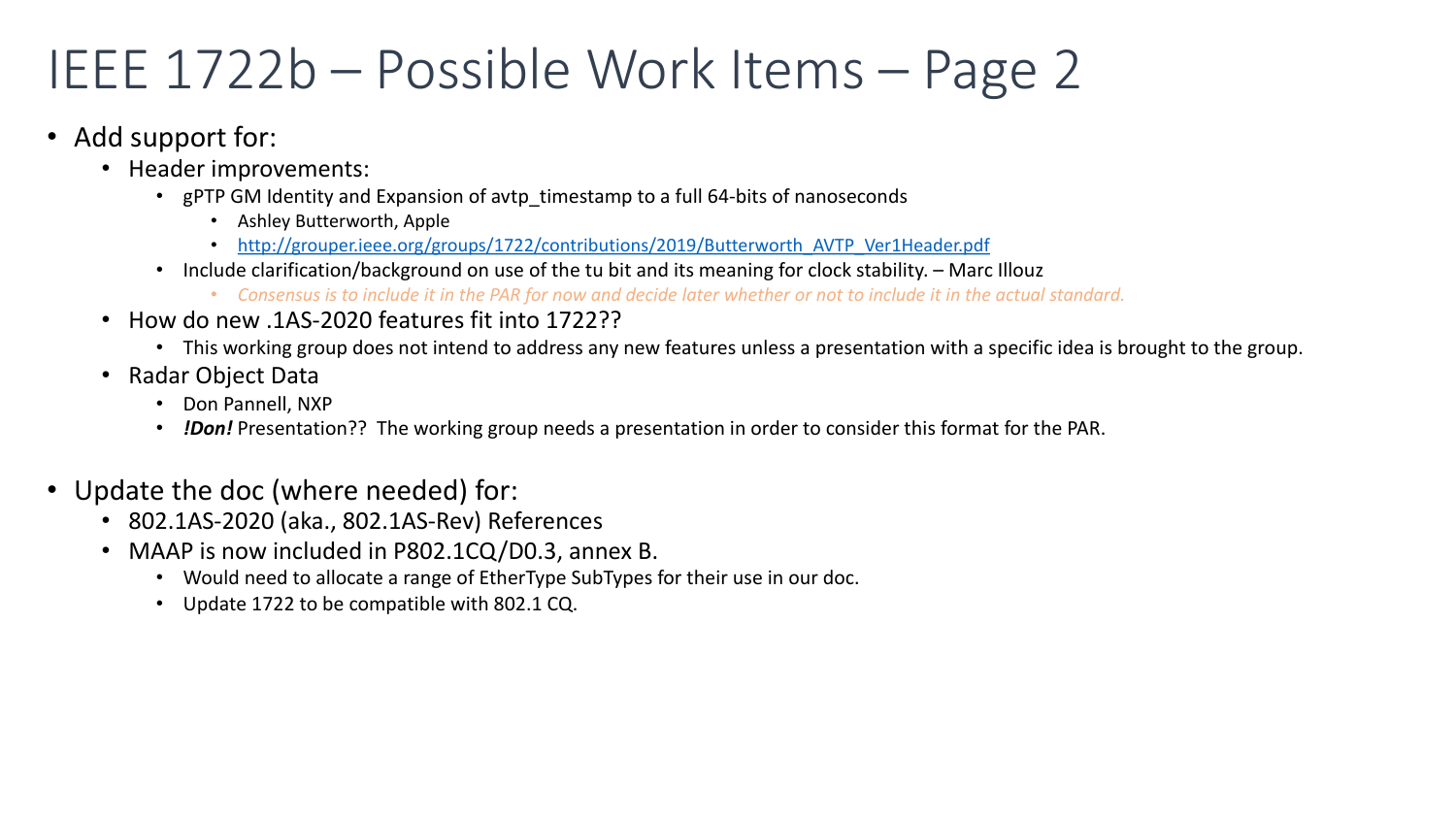### Draft PAR (Section 1)

- 1.1 Project Number: P1722b
- 1.2 Type of Document: Standard
- 1.3 Life Cycle: Full Use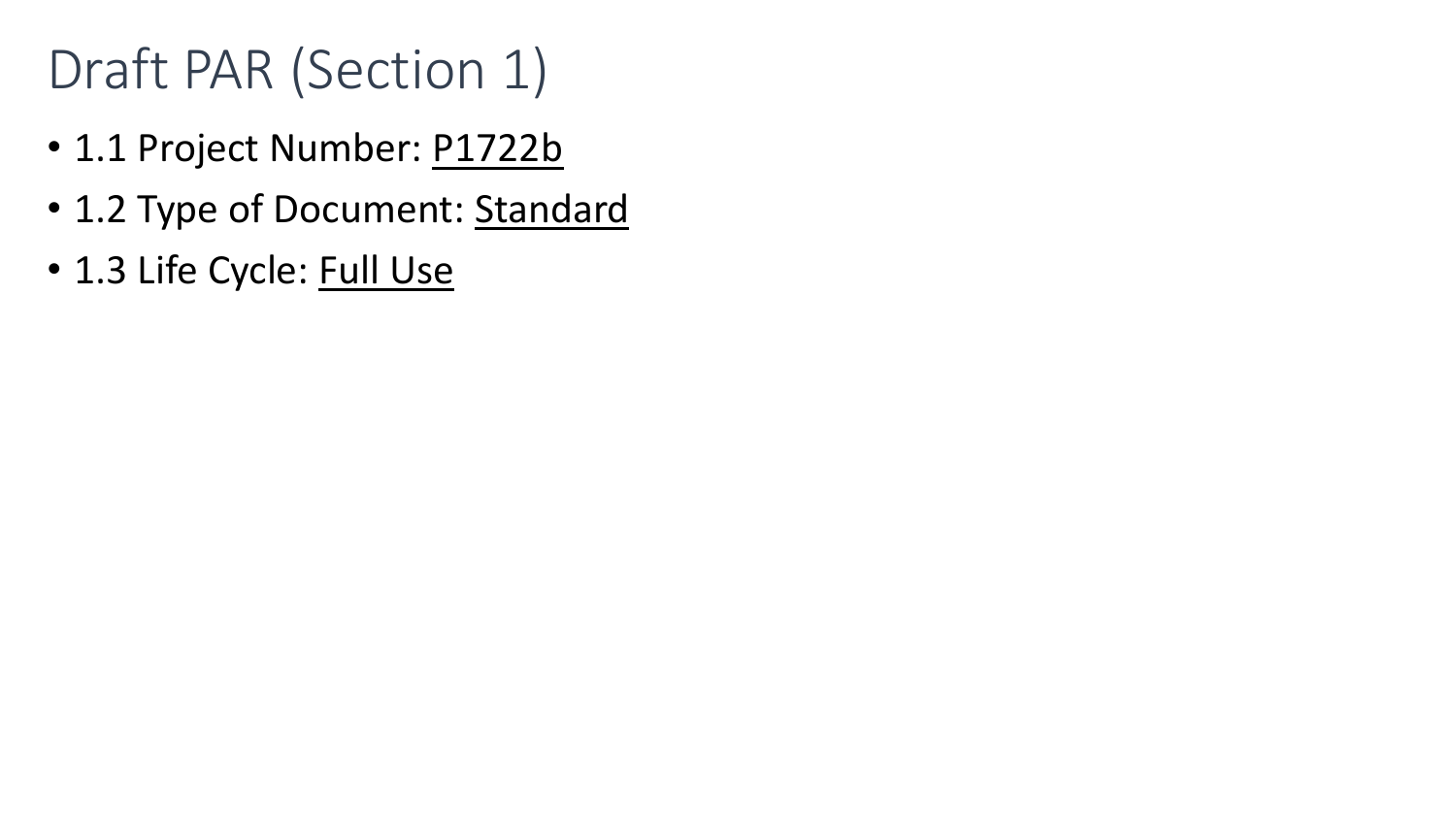### Draft PAR (Section 2)

- 2.1 Title: IEEE Standard for Layer 2 Transport Protocol for Time Sensitive Applications in a Bridged Local Area Network Amendment 2 – New and Extended Streaming Formats
- *Discussion:*
	- *Stick with amendment and not a full revision.*
	- *Keep work on 1722b reasonably small and move on quickly to 1722c, 1722d, …*
	- *Keep a list of potential work item in Annex Z, like 802.1Q.*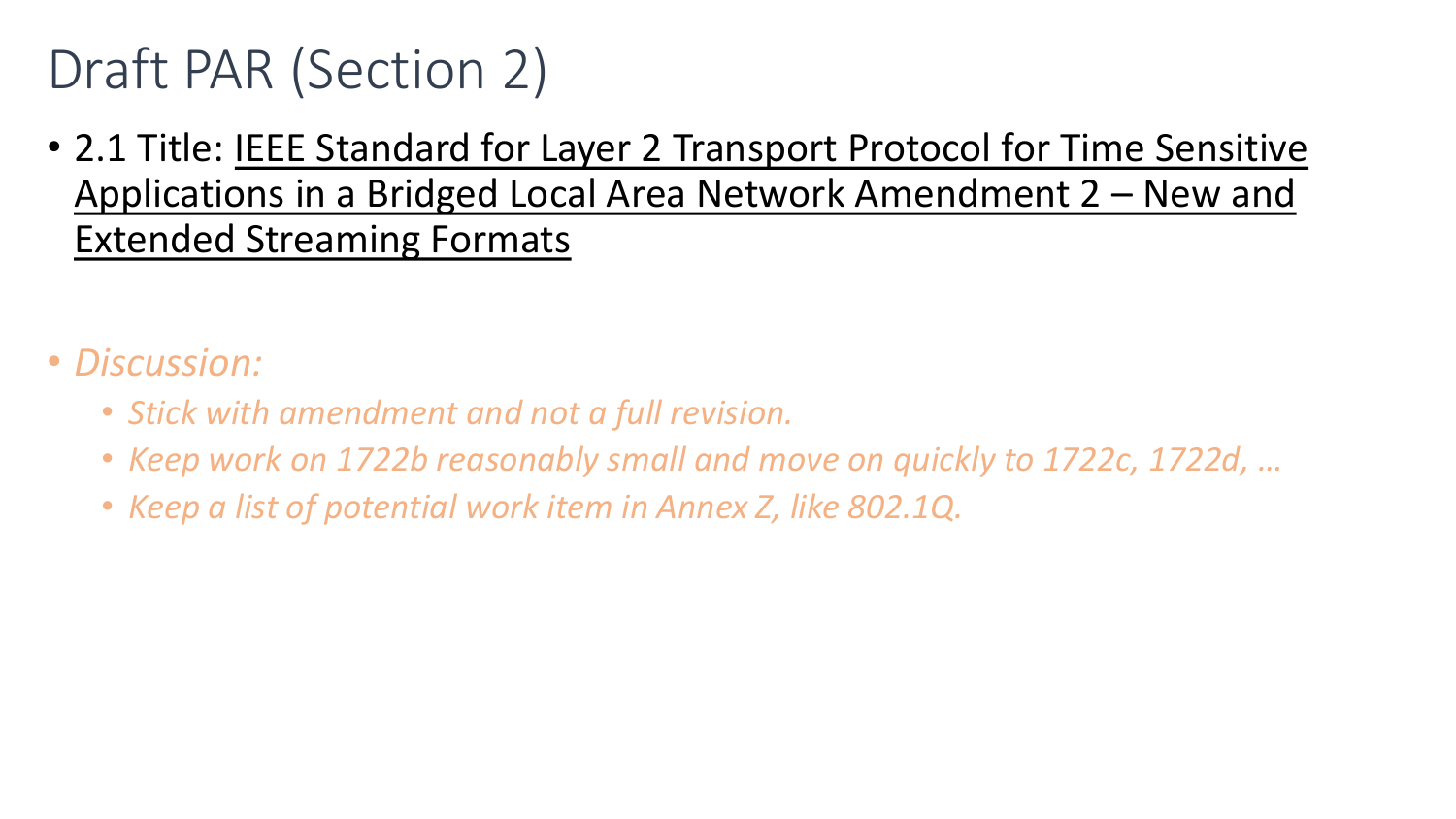### Draft PAR (S[ection](mailto:bob@scsi.com) 3)

- 3.1 **Working Group**: Audio/Video Bridging Layer2 Transport (Crimation for Working Group Chair
	- Name: David Olsen??
	- Email Address: dolsen@harman.com Phone: (801) 568-768
- Contact Information for Working Group Vice-Chair
	- ??

## • **Sponsoring Society and Committee**: IEEE Computer S<br>Standards Committee (C/MSC) Contact Information for

- Name: James Davis??
- Email Address: bob@scsi.com?? *(Please check. "Bob" is rarely a nickname for "James")*
- Phone: 408-353-2706/408-857-1273 Cell??
- Contact Information for Standards Representative
	- ??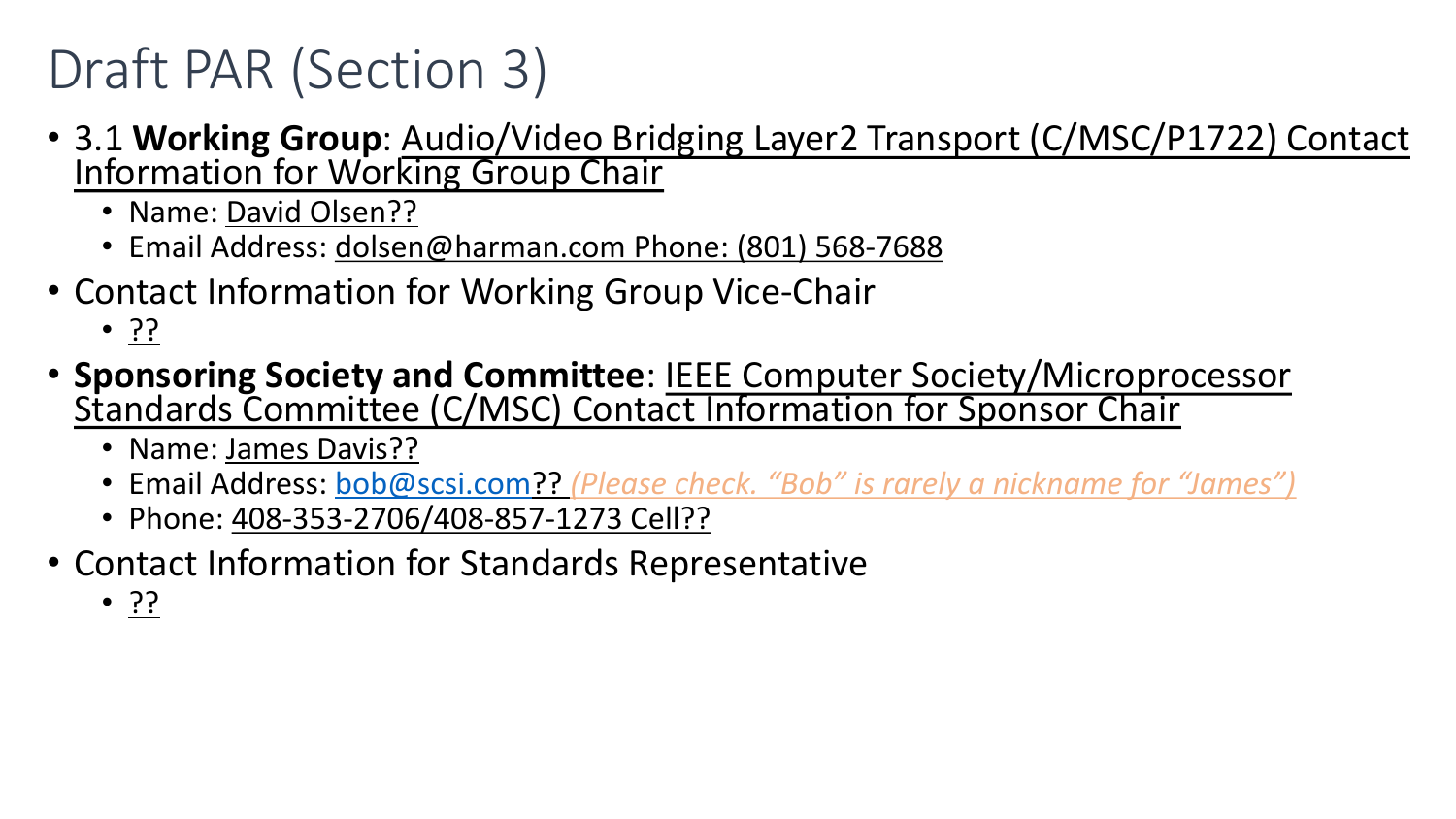### Draft PAR (Section 4)

- 4.1 **Type of Ballot**: Individual
- 4.2 **Expected Date of submission of draft to the IEEE-SA for Initial Sponsor Ballot**: Dec2021??
- 4.3 **Projected Completion Date for Submittal to RevCom**: Jun2022??
- *Discussion*
	- *Craig: Best to set long dates and finish early. 2 years is a good rule of thumb. RevCom is about 6 months past the draft submission.*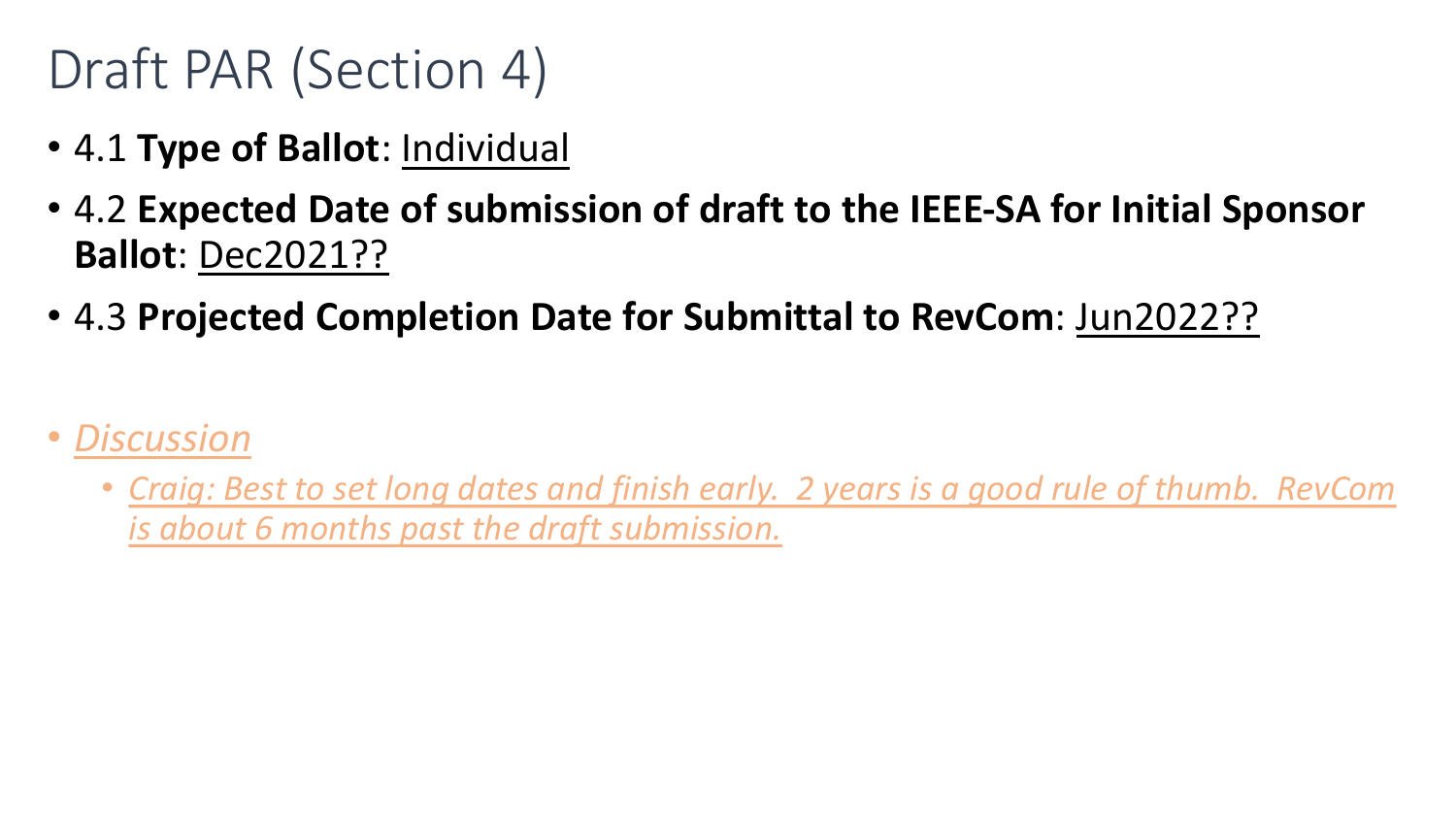### Draft PAR (Section 5)

- 5.1 **Approximate number of people expected to be actively involved in the development of this project**: 20
- 5.2 **Scope**: This standard specifies extensions to IEEE 1722-2016 to add new formats and extend existing streaming formats to support media types not included in the<br>previous standard. This standard will also improve support for tracking grandmaster changes, longer presentation time intervals, and clarification of clock stability indicators.
- 5.3 **Is the completion of this standard dependent upon the completion of another standard**: Yes??
	- *Discussion:*
		- *Gordy: It appears to be dependent on getting public access to the MIPI CSI/DSI standard.*
- 5.4 **Purpose**: This standard facilitates interoperability between stations that stream and latency/bandwidth services by defining additional packet format protocols and improving synchronization mechanisms.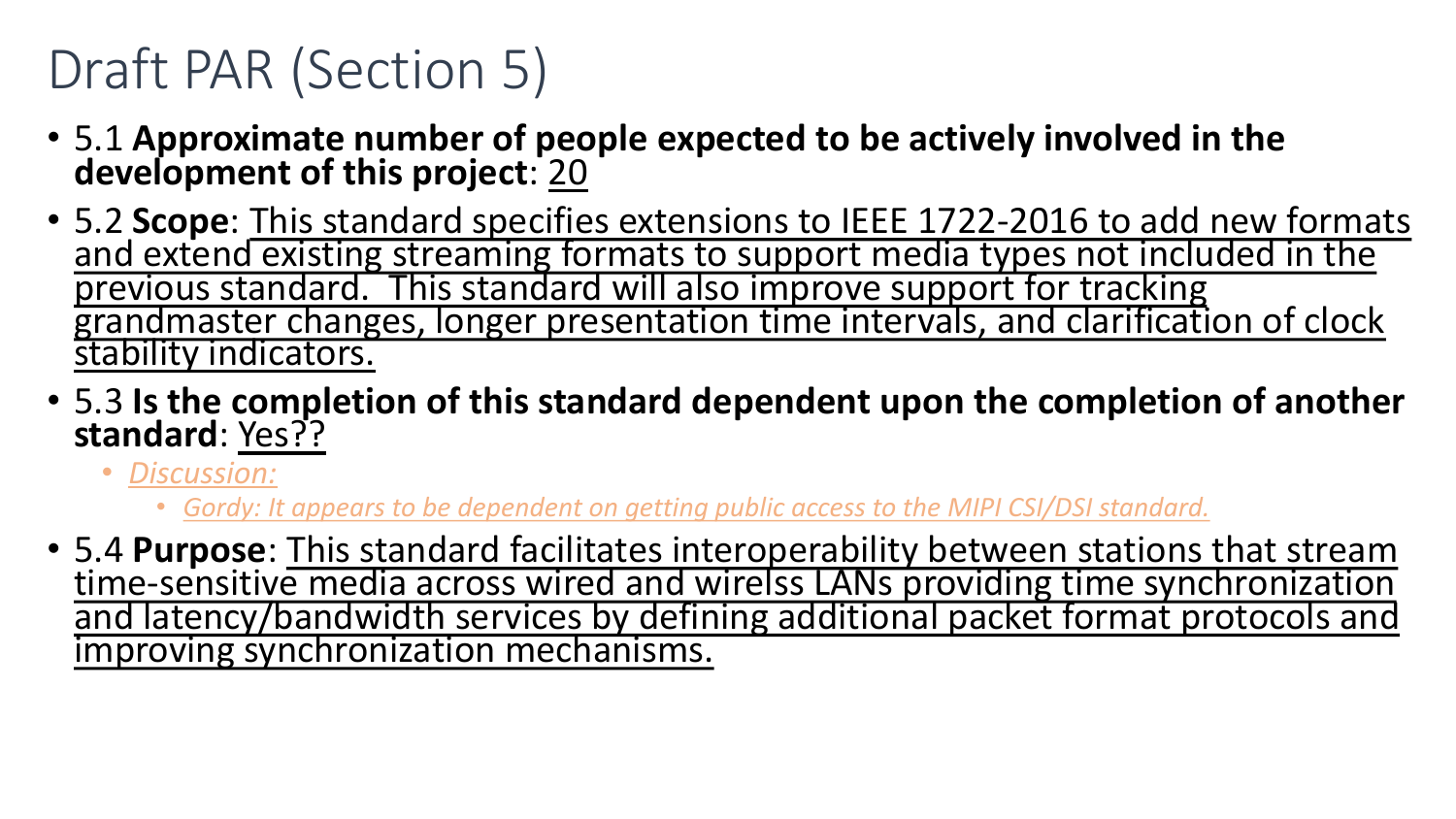### Draft PAR (Section 5, cont'd)

- 5.5 **Need for the Project**:
	- IEEE 1722 2016 has experienced rapid adoption in applications that stream audio/video. There is significant end-user and vendor interest in providing additional media formats that are not currently in the IEEE 1722 defined set of supported formats. These new media formats address support for common raw and compressed video formats, redundant audio and improvements to media clock distribution and recovery.
	- The project would also enhance/improve distribution of grandmaster clock and timing information.
	- These additional features and formats are necessary to ensure growth of interoperable vendor support for time-sensitive media transport.
- 5.6 **Stakeholders for the Standard**: Developers and users of bridged LAN and endpoint systems supporting audio/video and other time-sensitive streaming applications.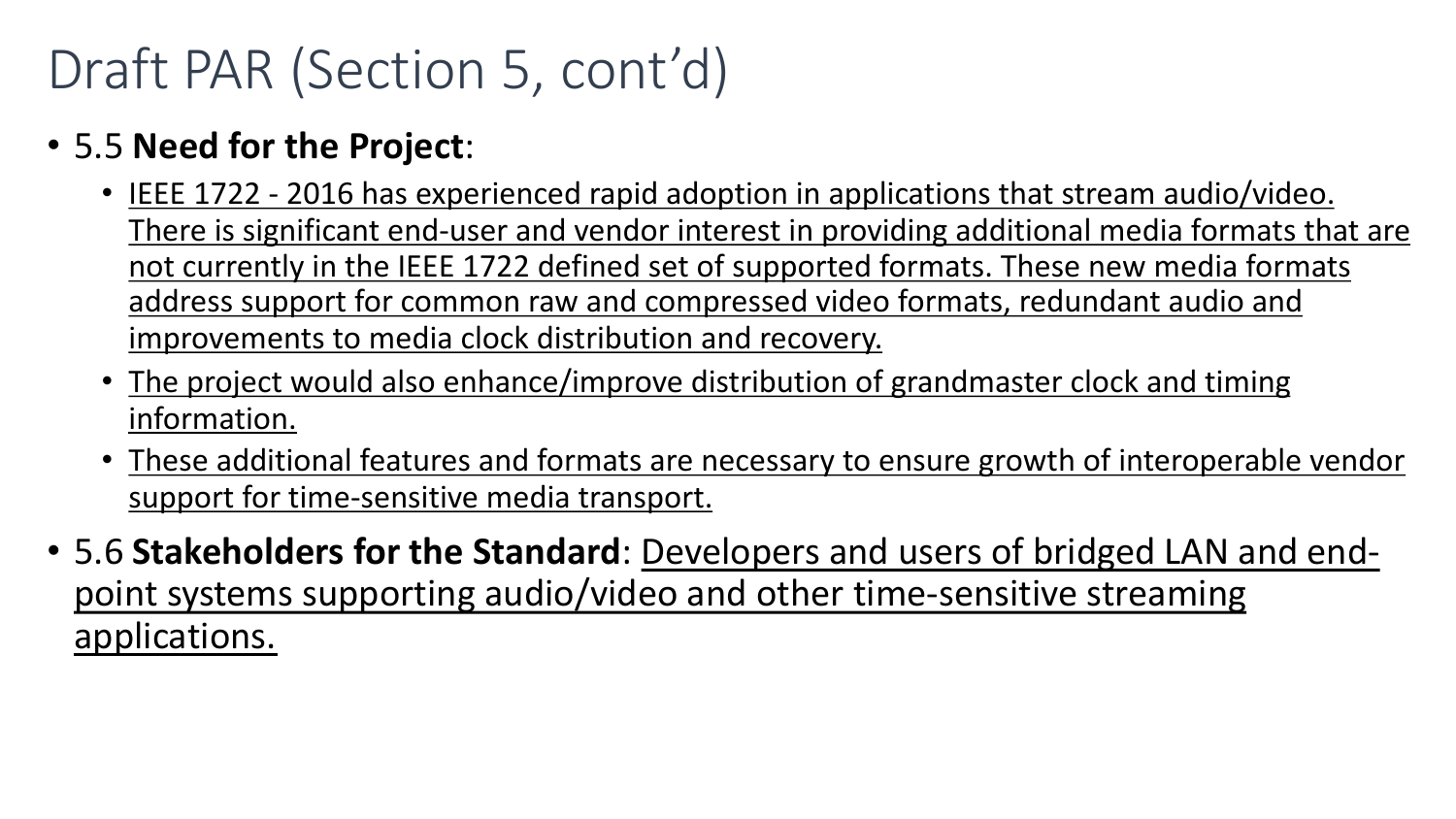### Draft PAR (Section 6)

- Intellectual Property
	- 6.1.a. Is the Sponsor aware of any copyright permissions needed for this project?: No??
	- 6.1.b. Is the Sponsor aware of possible registration activity related to this project?: No??